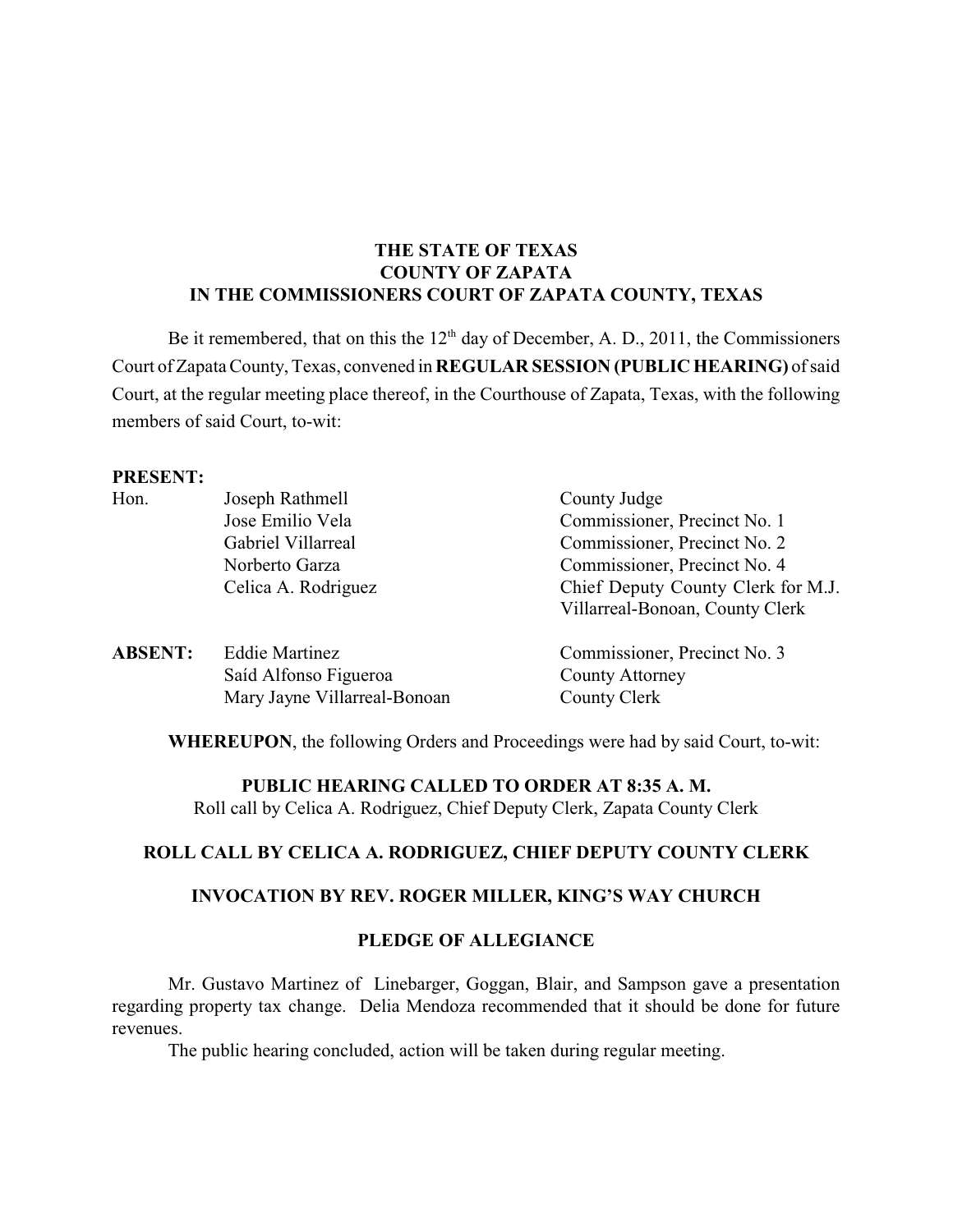#### **REGULAR COMMISSIONERS COURT MEETING CONVENED AND WAS CALLED TO ORDER AT 9:00 A.M.**

#### **PRESENT:**

| Hon.           | Joseph Rathmell              | County Judge                       |
|----------------|------------------------------|------------------------------------|
|                | Jose Emilio Vela             | Commissioner, Precinct No. 1       |
|                | Gabriel Villarreal           | Commissioner, Precinct No. 2       |
|                | <b>Eddie Martinez</b>        | Commissioner, Precinct No. 3       |
|                | Norberto Garza               | Commissioner, Precinct No. 4       |
|                | Celica A. Rodriguez          | Chief Deputy County Clerk for M.J. |
|                |                              | Villarreal-Bonoan, County Clerk    |
| <b>ABSENT:</b> | Saíd Alfonso Figueroa        | <b>County Attorney</b>             |
|                | Mary Jayne Villarreal-Bonoan | County Clerk                       |

VISITORS: Romeo Salinas, Triunfo Gonzalez, Mario Gonzalez-Davis, Auddy Hernandez, Gustavo Martinez, Carlos Treviño, Jr., Joyce Currington, Lelani Garza, Juan J. Meza, Bobbie Meza, Luis Lauro Gonzalez, Delia Mendoza, Brian Martinez, Abi Sharda, Maxzin Davila, Roger Miller, Diana Cuellar Villarreal, Jose F. Mendoza, Ed Romero, Bryann Braegger, Ana Mariela Martinez, Paco Mendoza, Karran Westerman, Peggy U. Moffett, Manuel Gonzale, Jr. And Mario Elizondo.

#### **ORDER TO TABLE MINUTES**

Motion was made by Commissioner Martinez, seconded by Commissioner Garza, to table minutes as requested by Mary Jayne Villarreal-Bonoan, County Clerk.

#### **COMMUNICATIONS**

Commissioner Vela stated that he received a letter from cardiovascular physician Fermin Romero.

Judge Rathmell commented on the Quinceañera Ball and stated that there had been a very good turnout.

#### **DEPARTMENTAL REPORTS**

Luis Lauro Gonzalez, Zapata County Tax Assessor/Collector, reported that the tax office collected \$17,420.17 in Hotel Motel Tax fees and \$731,848.50 in tax collections for the month of November.

#### **ORDER APPROVING INVOICES**

Motion was made by Commissioner Garza, seconded by Commissioner Martinez, to approve invoices as presented byTriunfo Gonzalez, CountyAuditor. Commissioner Vela commented on last page regarding capital outlay carryover and stated that it was part of parks and wildlife.

The above motion, being put to a vote, was approved by the affirmative vote of all members of the Court.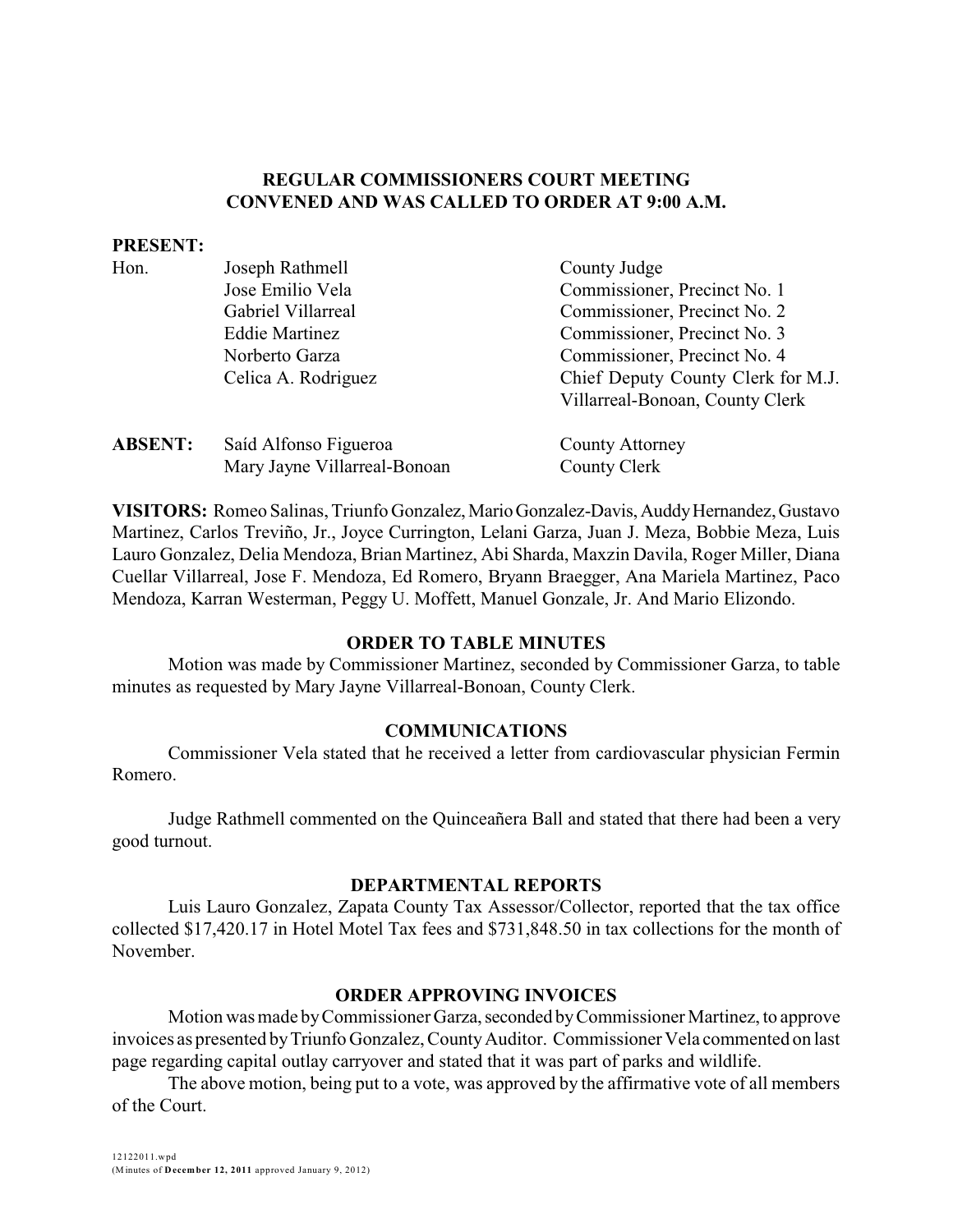#### **ORDER APPROVING TREASURER'S REPORT**

Motion was made by Commissioner Garza, second ed by Commissioner Martinez, to approve Treasurer's Report as presented by Hon. Romeo Salinas, County Treasurer.

The above motion, being put to a vote, was approved by the affirmative vote of all members of the Court.

#### **PRESENTATION ON PROGRESS OF INFRASTRUCTURE OF ZAPATA COUNTY TECHNOLOGY ADVANCED EDUCATION CENTER**

Dr. David Brown, Dean of the Zapata County Technology Advanced Education Center, reported on the progress of the infrastructure of tech center. The building is almost finished and Laredo Community College will be coming to Zapata to register students for the five classes to be offered here. Dr. Brown stated that he had spoken to Rep. Ryan Guillen who was thrilled to see the progress in Zapata which will also bring in money to this community. Texas workforce will soon request reimbursement and Dr. Brown asks that they return master keyprovided to them by previous judge.

#### **REPORT ON DELINQUENT TAXES FOR FISCAL YEAR 2011**

Gustavo Martinez of Linebarger, Goggan, Blair and Sampson reported on delinquent taxes for the Fiscal Year 2011, \$653,481 have been collected.

#### **ORDER AWARDING BID FOR ENGINEERING SERVICES FOR TEXAS DEPARTMENT OF AGRICULTURE, OFFICE OF RURAL AFFAIRS TXCDBG CONTRACT NO. 711520**

Motion was made by Commissioner Vela, seconded by Commissioner Garza, to award bid to Premier Civil Engineers for Engineering Services for the Texas Department of Agriculture, Office of Rural Affairs, TXCDBG Contract No. 711520 as requested by Dioni Hernandez, Project Office.

The above motion, being put to a vote, was approved by the affirmative vote of all members of the Court.

## **ORDER AWARDING MANAGEMENT SERVICE FOR TEXAS DEPARTMENT OF AGRICULTURE, OFFICE OF RURAL AFFAIRS TXCDBG CONTRACT NO. 711520**

Motion was made by Commissioner Garza, seconded by Commissioner Martinez, to award Management Service bid to Mario Gonzalez-Davis for the Texas Department of Agriculture, Office of Rural Affairs, TXCDBG Contract No. 711520 as requested by Dioni Hernandez, Project Office.

The above motion, being put to a vote, was approved by the affirmative vote of all members of the Court.

# **ORDER APPROVING ISSUANCE OF ZAPATA COUNTY TEXAS TAX NOTES SERIES 2011, AUTHORIZING PURCHASE CONTRACT A PAYING AGENT/REGISTRAR AGREEMENT AND MAKING OTHER PROVISIONS REGARDING SUCH NOTES AND MATTERS INCIDENT THERETO**

Motion was made byCommissioner Vela, seconded byCommissioner Garza to approve the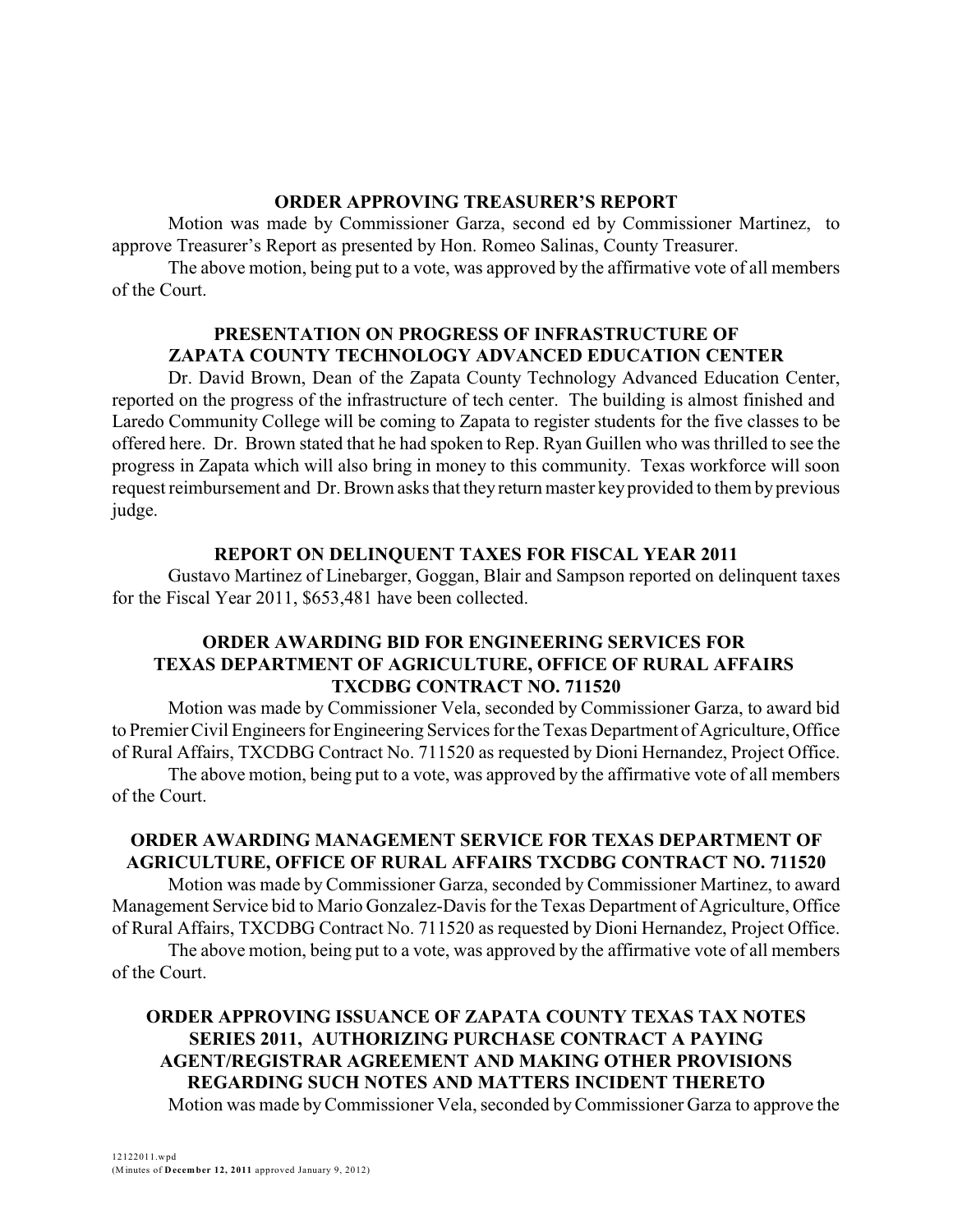issuance of Zapata County, Texas Tax Notes, Series 2011; authorizing a purchase contract a paying agent/registrar agreement; and making other provisions regarding such notes and matters incident thereto for remediation of courthouse as requested by Juan Aguilera, Ecamilla, Poneck & Cruz, LLP.

The above motion, being put to a vote, was approved by the affirmative vote of all members of the Court.

## **ORDER APPROVING 2" SEWER LINE TO BE INSTALLED THROUGH EASEMENT BELONGING TO COUNTY**

Motion was made by Commissioner Martinez, seconded by Commissioner Garza, to approve a 2" sewer line to be installed through an easement belonging to the county. This 2" sewage line will be connected to the main sewage line located on Madison Street. The purpose of this line will be to provide service to Aqua Restaurant & Bar and Lakeview Inn & Suites. Owners of Aqua Restaurant & Bar and Lakeview Inn & Suites will purchase materials, hire electrician, holding tanks, etc., Zapata County will provide the labor, as requested by Abi Sharda, General Manager of Aqua Restaurant & Bar and Lakeview Inn & Suites.

The above motion, being put to a vote, was approved by the affirmative vote of all members of the Court.

## **MOTION WAS MADE BY COMMISSIONER GARZA, SECONDED BY COMMISSIONER MARTINEZ, TO ENTER INTO EXECUTIVE SESSION**

## **MOTION WAS MADE BY COMMISSIONER GARZA, SECONDED BY COMMISSIONER MARTINEZ, TO RETURN TO REGULAR SESSION**

# **ORDER APPROVING INTERGOVERNMENTAL TRANSFER TO TEXAS HEALTH HUMAN SERVICES COMMISSION TO FUND MEDICAID SUPPLEMENTAL PAYMENT TO LAREDO MEDICAL CENTER**

Motion was made byCommissioner Martinez, seconded byCommissionerGarza, to approve an Intergovernmental Transfer to the Texas Health and Human Services Commission to fund Medicaid Supplemental Payment to Laredo Medical Center as requested by Hon. Joseph Rathmell, County Judge.

The above motion, being put to a vote, was approved by the affirmative vote of all members of the Court.

## **ORDER APPROVING THE INTERLOCAL AGREEMENT BETWEEN ZAPATA COUNTY AND ZAPATA COUNTY INDEPENDENT SCHOOL DISTRICT FOR ASSESSMENT AND COLLECTION OF AD VALOREM TAXES**

Motion was made byCommissioner Garza, seconded byCommissioner Martinez,to approve the Interlocal Agreement between Zapata County and the Zapata County Independent School District for the assessment and collection of ad valorem taxes as requested by Hon. Joseph Rathmell, County Judge.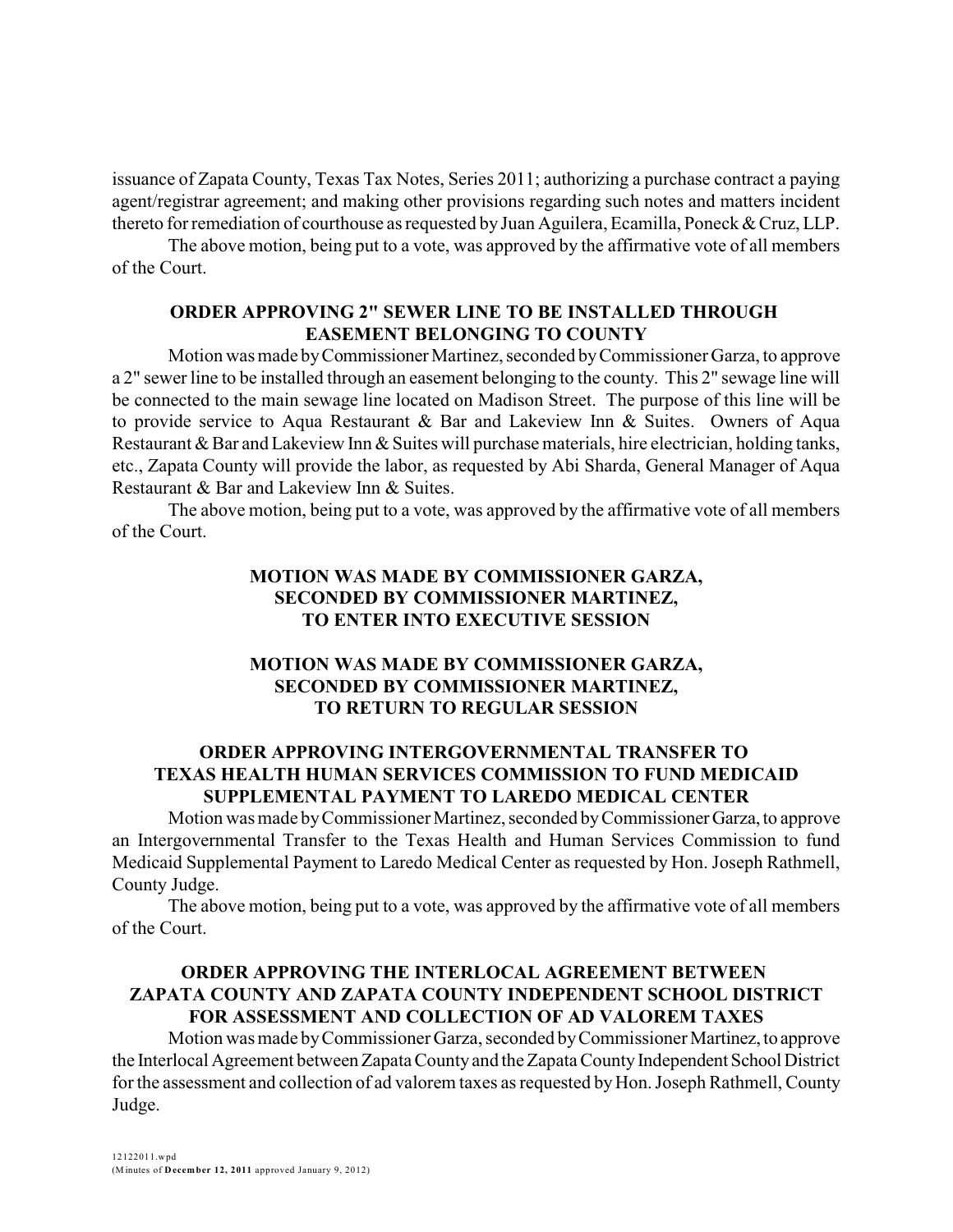The above motion, being put to a vote, was approved by the affirmative vote of all members of the Court.

#### **ORDER APPROVING MEDICAL OFFICE SPACE LEASE AGREEMENT BETWEEN LAREDO MEDICAL CENTER AND ZAPATA COUNTY**

Motion was made by Commissioner Garza, seconded by Commissioner Martinez, to approve a Medical Office Space Lease Agreement between Laredo Medical Center and Zapata County for one year. Janitorial services, utilities and other remodeling will be done. One office will be available for Zapata County to lease, as requested by Hon. Joseph Rathmell, County Judge.

The above motion, being put to a vote, was approved by the affirmative vote of all members of the Court.

## **ORDER APPROVING AND AUTHORIZING TO PROCEED WITH PROPOSED ZAPATA COUNTY HEALTH CARE CLINIC EXPANSION PROJECT AND INITIATE PROCESS TO CREATE A SPECIALIZED RENAL DIALYSIS AND CARDIOLOGY CLINIC TO SERVE LOCAL RESIDENTS**

Motion was made byCommissioner Garza, seconded byCommissioner Martinez, to approve and authorize to proceed with the proposed Zapata County Healthcare Clinic Expansion Project and initiate the process to create a specialized renal dialysis and cardiology clinic to serve our local residents as requested by Hon. Jose Emilio Vela, Commissioner Precinct 1.

The above motion, being put to a vote, was approved by the affirmative vote of all members of the Court.

#### **ORDER APPROVING HIRING OF FERNANDO V. MARTINEZ IN SLOT #2 SPECIAL ROAD AND BRIDGE DEPARTMENT #012 LABOR/MAINTENANCE PRECINCT 2**

Motion was made by Commissioner Garza, seconded by Commissioner Martinez, to approve hiring of Fernando V. Martinez in slot #2 Special Road and Bridge Department #012 Labor/Maintenance Precinct 2 at \$8.00 per hour as requested by Hon. Gabriel Villarreal, Commissioner Precinct 2.

The above motion, being put to a vote, was approved by the affirmative vote of all members of the Court.

# **ORDER APPROVING USE OF PAVILION FOR FUND-RAISER HELD BY FIDEL AND ANDREA R. VILLARREAL ELEMENTARY SCHOOL**

Motion was made byCommissioner Villarreal, seconded byCommissionerGarza,to approve the use of the Pavilion for a fund-raiser held by Fidel & Andrea R. Villarreal Elementary School on December 15, 2011 as requested by Cynthia Morales, Fidel & Andrea R. Villarreal Elementary School.

The above motion, being put to a vote, was approved by the affirmative vote of all members of the Court.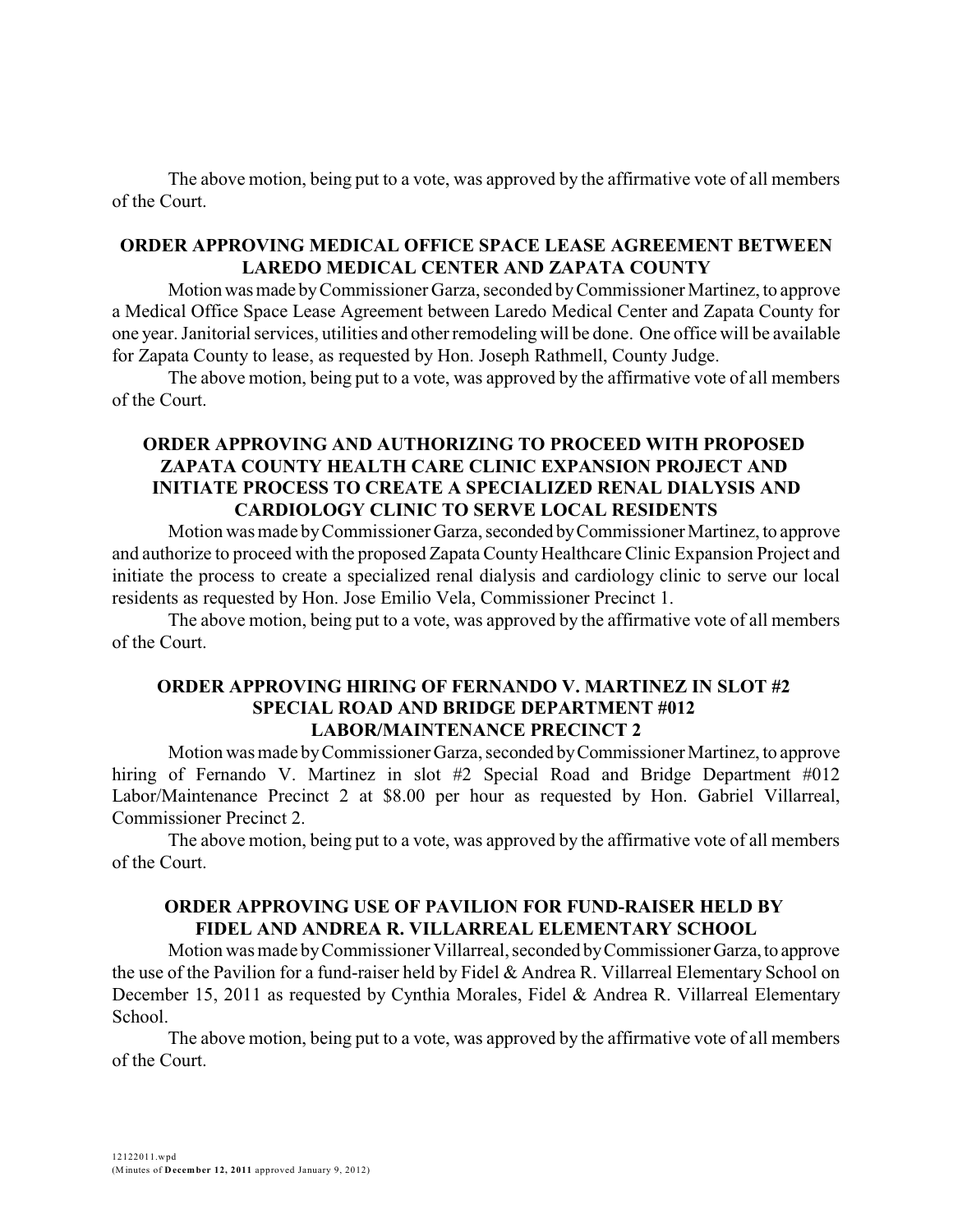## **NO ACTION WAS TAKEN ON REQUEST BY MARIA ISABEL ESPINOZA PRESIDENT OF LITTLE LEAGUE AND RAMIRO HERNANDEZ, SAFETY OFFICER TO USE LITTLE LEAGUE BASEBALL FIELDS AS WELL AS UPKEEP AND PROVIDING BASES FOR EACH FIELD THAT ARE WITHIN REGULATIONS**

#### **ORDER APPROVING ADDITIONAL FUNDING MADE PAYABLE TO ZAPATA COUNTY CHAMBER OF COMMERCE FOR 2012 BASS CHAMPS SOUTH TEXAS REGION FISHING TOURNAMENT**

Motion was made by Commissioner Vela, seconded by Commissioner Garza, to approve additional funding of \$3,500 from Hotel-Motel Tax and made payable to the Zapata County Chamber of Commerce for the 2012 Bass Champs South Texas Region Fishing Tournament. Event will take place on January 12-14, 2012 as requested by Paco Mendoza, President/CEO, Zapata County Chamber of Commerce.

The above motion, being put to a vote, was approved by the affirmative vote of all members of the Court.

#### **ORDER APPROVING FUNDING FOR LINE ITEM 80-600-485 WHICH WAS DELETED FROM NEW 2011-2012 BUDGET**

Motion was made byCommissioner Vela, seconded byCommissioner Villarreal, to approve funding from royalty fund for line item 80-600-485 which was deleted from the new 2011-2012 budget. This item is a funding for an annual TCEQ fee for approximately \$30,000.00 as requested by Carlos Treviño, Jr., Water Plant Manager.

The above motion, being put to a vote, was approved by the affirmative vote of all members of the Court.

#### **ORDER APPROVING A LEASE AGREEMENT WITH ZAPATA COUNTY APPRAISAL DISTRICT**

Motionwas made byCommissioner Garza, seconded byCommissioner Martinez, to approve a lease agreement with the Zapata County Appraisal District as requested by Triunfo Gonzalez, County Auditor.

The above motion, being put to a vote, was approved by the affirmative vote of all members of the Court.

## **ORDER APPROVING USE OF OSWALDO H. AND JUANITA G. RAMIREZ EXHIBIT HALL FOR WRESTLING TOURNAMENT**

Motion was made byCommissioner Garza, seconded byCommissioner Martinez, to approve the use of Oswaldo H. and Juanita G. Ramirez Exhibit Hall on December 17, 2011 for a Wrestling Tournament sponsored by the Marine Corp League. Marine Corp League will provide security and liability insurance as requested by Karran Westerman, Marine Corp League.

The above motion, being put to a vote, was approved by the affirmative vote of all members of the Court.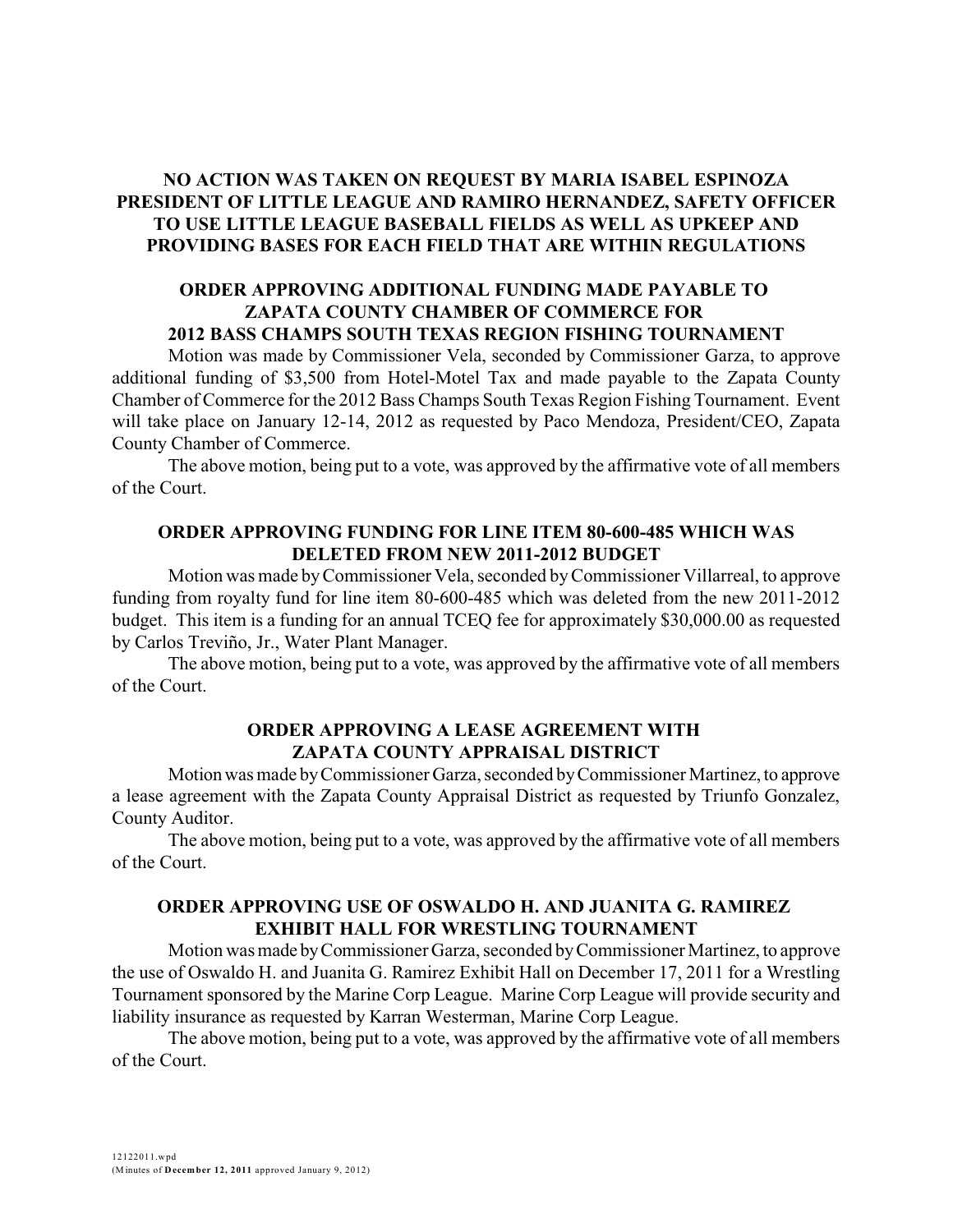#### **ORDER APPROVING HIRING OF LUIS GARZA ON SLOT #4 AT ENVIRONMENTAL DEPARTMENT**

Motion was made byCommissioner Vela, seconded byCommissioner Martinez, to approve hiring of Luis Garza on slot #4 at \$8.00 an hour at the Environmental Department as requested by Guillermo Saenz, Environmental Department.

The above motion, being put to a vote, was approved by the affirmative vote of Commissioners Vela, Martinez, and Villarreal. Commissioner Garza abstained. Motion carried.

# **NO ACTION WAS TAKEN ON REQUEST BY FORTUNATO PAREDES, ESCAMILLA, PONECK, & CRUZ, LLP REGARDING DISCUSSION AND POSSIBLE ACTION TO AUTHORIZE LAW FIRM OF ESCAMILLA, PONECK & CRUZ, LLP TO INITIATE JUDICIAL COURT PROCEEDING AGAINST M1 SOLUTIONS, INC. FOR LAPTOPS AND ACCESSORY EQUIPMENT OWED BY M1 SOLUTIONS TO ZAPATA COUNTY SHERIFF'S DEPARTMENT**

## **ORDER APPROVING INSTALLATION OF STREET LIGHTS/HUMPS**

Motion was made by Commissioner Martinez, seconded by Commissioner Garza to install the following street light at the following address:

a. 3297 U.S. North Hwy 83 (San Jose Community)

b. 1908 Laredo Street (Medina Addition)

as requested by Hon. Gabriel Villarreal, Commissioner Precinct 3.

The above motion, being put to a vote, was approved by the affirmative vote of all members of the Court.

Motion was made by Commissioner Martinez, seconded by Commissioner Garza to install a security light at the following address:

a. 1201 Madison

as requested by Hon. Eddie Martinez, Commissioner, Precinct 3.

The above motion, being put to a vote, was approved by the affirmative vote of all members of the Court.

Motion was made by Commissioner Martinez, seconded by Commissioner Garza to install a speed hump at the following location:

a. 5421 Lopez

as requested by Hon. Eddie Martinez, Commissioner, Precinct 3.

The above motion, being put to a vote, was approved by the affirmative vote of all members of the Court.

## **ORDER APPROVING LINE-ITEM-TRANSFER**

Motion was made byCommissioner Garza, seconded byCommissioner Vela, to approve the following line item transfer:

|     | From: 49 <sup>th</sup> District Court | 10-435-335 Equipment Rental | \$4,000.00 |
|-----|---------------------------------------|-----------------------------|------------|
| To: | District Clerks Office 10-450-462     | Equipment Rental            | \$4,000.00 |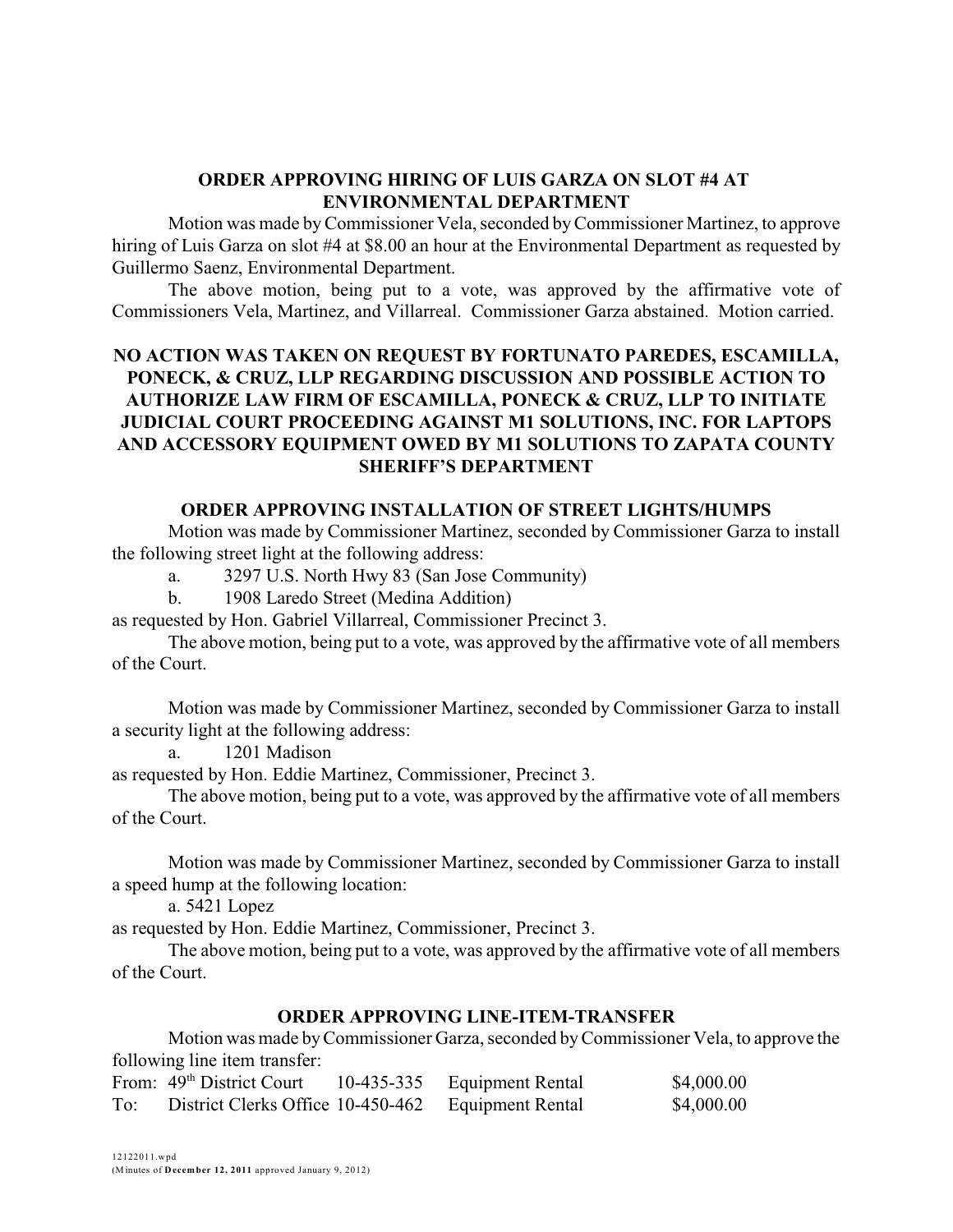as requested by Jose A. Lopez,  $49<sup>th</sup>$  District Judge.

The above motion, being put to a vote, was approved by the affirmative vote of all members of the Court.

## **ORDER APPROVING RESOLUTION IN SUPPORT OF LOCAL HOMELAND SECURITY GRANT PROGRAM AND STATE HOMELAND SECURITY PROGRAM**

Motionwasmade byCommissioner Garza, seconded byCommissioner Villarreal,to approve a resolution in support of the local Homeland Security Grant Program (HLSP) and the State Homeland Security Program (SHSP) as requested by Mario Elizondo, Zapata County Sheriff's Office.

The above motion, being put to a vote, was approved by the affirmative vote of all members of the Court.

#### **ORDER DENYING RESOLUTION AND ORDINANCE RELATING TO APPROVAL OF TAXATION OF GOODS-IN-TRANSIT THAT ARE OTHERWISE EXEMPT FROM TAXATION**

Motion was made by Commissioner Vela, seconded by Commissioner Martinez, to deny Resolution and Ordinance relating to Approval of Taxation of Goods-In-Transit that are otherwise exempt from taxation under Section 11.253, Texas Tax Code.

The above motion, being put to a vote, was approved by the affirmative vote of all members of the Court.

## **MOTION WAS MADE BY COMMISSIONER MARTINEZ, SECONDED BY COMMISSIONER GARZA, TO ENTER INTO EXECUTIVE SESSION**

# **MOTION WAS MADE BY COMMISSIONER GARZA, SECONDED BY COMMISSIONER MARTINEZ, TO RETURN TO REGULAR SESSION**

**NO ACTION WAS TAKEN ON REQUEST BY FORTUNATO PAREDES, ESCAMILLA, PONECK, & CRUZ, LLP REGARDING DISCUSSION AND POSSIBLE ACTION INVOLVING M1 SOLUTIONS, INC'S (M1 SOLUTIONS) DISPUTE AS TO MONIES ALLEGEDLY OWED TO M1 SOLUTIONS FOR WORK PERFORMED FOR ZAPATA COUNTY SHERIFF'S OFFICE AS WELL AS LAPTOPS AND ACCESSORY EQUIPMENT OWED BY M1 SOLUTIONS TO ZAPATA COUNTY SHERIFF'S DEPARTMENT AND ANY MATTERS INCIDENT THERETO INCLUDING CLARIFICATION AS TO ISSUES DEALING WITH SUPPORT AND MAINTENANCE OF EMAIL ACCOUNTS FOR SHERIFF'S OFFICE AND SERVICING OF ZAPATA COUNTY SHERIFF'S PATROL UNIT LAPTOPS** 

Executive Session Is Requested Pursuant to Texas Government Code Title 5, Subchapter D, Section 551.071 (Consultation with Attorney)